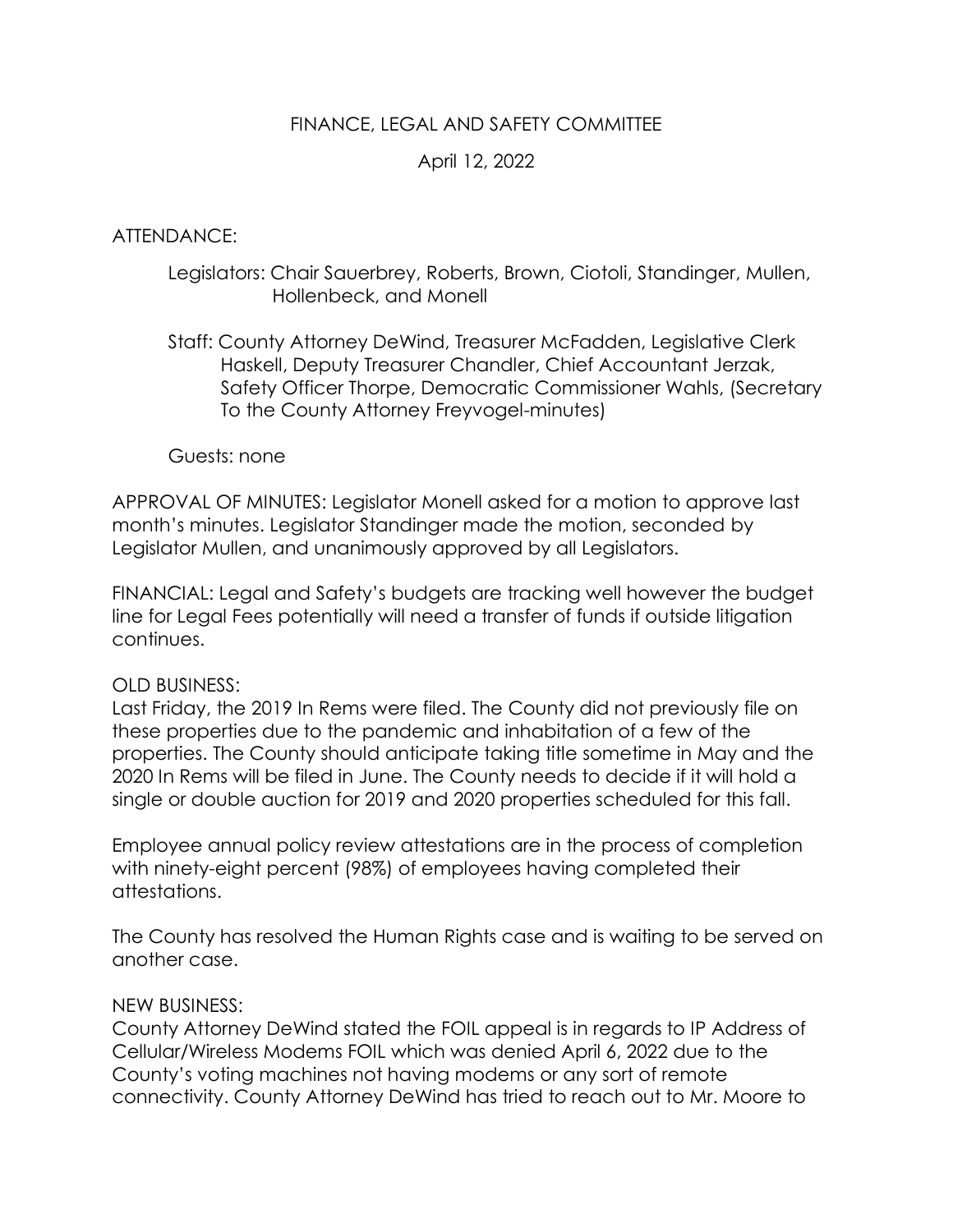discuss his FOIL however he has not made contact with Mr. Moore. Democratic Commissioner of Elections Wahls stated he has reached out to Dominion Voting Systems and they have clarified the County's voting machines do not have modems or IP addresses and there are no modems listed as inventory for the Board of Elections. Dominion Voting Systems had provided information indicating that allegations of voting machines having wireless remote access is currently at issue in a defamation lawsuit with a media corporation. County Attorney DeWind asked for a vote to uphold the FOIL denial. Chair Saurbrey, Legislators Roberts, Mullen, Ciotoli, Brown, Standinger, Hollenbeck, and Monell unanimously voted to uphold the appeal (Absent from the vote was Legislator Weston).

Safety is continuing with weekly training with the Department of Public Works. Forklift certification was recently completed with employees. Safety Officer Thorpe has participated in the weekly Tioga County Jail walkthrough and concluded a Workplace Violence investigation. By handling these types of investigations in house the County is saving ten to fifteen thousand dollars (\$10,000 to \$15,000) which would otherwise be spent on outside counsel. Safety is in the process of applying for the FY2020 Critical Infrastructure Grant Program for security enhancements to 56 Main Street. Due to the short turn around with this grant a resolution was not put forward however if the grant is feasible a Special Meeting may need to be called at next week's Legislative Work session to bring forth a resolution for Legislature consideration.

The New York State budget was passed allowing for Zoom and virtual meetings and the possibility to adjust gas taxes.

County Attorney DeWind is currently working with the Sheriff's Office in regards to the CMC budget project for Medication Assisted Treatment (MAT). The Sheriff's Office has been working closely with Mental Hygiene for the last two years to prepare for the implementation of MAT.

The Motorola tower project is progressing with two sites identified as possible tower sites in the Town of Tioga. Chair Sauerbrey stated NYSTAC is collaboratively working with Director of Emergency Services Simmons in regards to his grant submission and has offered to consult for the remainder of the Motorola tower project which Chair Sauerbrey feels would be beneficial to the County.

Juvenile Delinquent cases continue to rise requiring a majority of County Attorney DeWind's time and resources.

PERSONNEL: